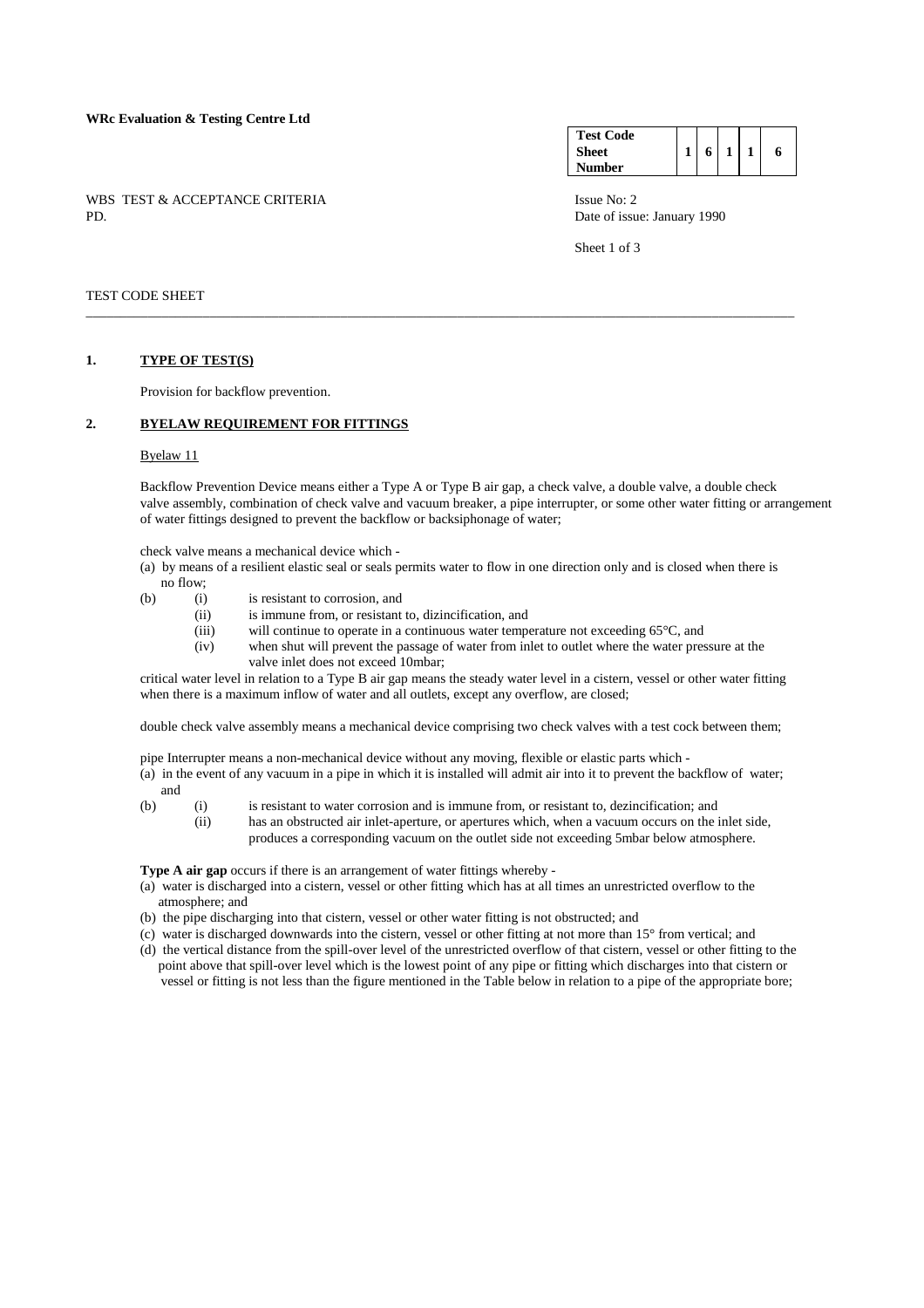| <b>Test Code</b> |   |  |  |
|------------------|---|--|--|
| <b>Sheet</b>     | 6 |  |  |
| Number           |   |  |  |

 Issue No: 2 Date of Issue: January 1990

Sheet 2 of 3

### TABLE

| Bore of pipe or outlet                                                                                                             | Vertical distance of point of outlet above<br>spill-over level                           |  |  |  |  |
|------------------------------------------------------------------------------------------------------------------------------------|------------------------------------------------------------------------------------------|--|--|--|--|
|                                                                                                                                    |                                                                                          |  |  |  |  |
| 1. not exceeding 14mm<br>2. exceeding 14mm but not exceeding 21mm<br>3. exceeding 21mm but not exceeding 41mm<br>4. exceeding 41mm | 20 <sub>mm</sub><br>25 <sub>mm</sub><br>70 <sub>mm</sub><br>twice the bore of the outlet |  |  |  |  |

\_\_\_\_\_\_\_\_\_\_\_\_\_\_\_\_\_\_\_\_\_\_\_\_\_\_\_\_\_\_\_\_\_\_\_\_\_\_\_\_\_\_\_\_\_\_\_\_\_\_\_\_\_\_\_\_\_\_\_\_\_\_\_\_\_\_\_\_\_\_\_\_\_\_\_\_\_\_\_\_\_\_\_\_\_\_\_\_\_\_\_\_\_\_\_\_\_\_\_\_\_\_\_

**Type B air gap** occurs when water is discharged into a cistern, vessel or other water fitting which is open at all times to the atmosphere, and the vertical distance between the lowest point of discharge into that cistern, vessel or water fittings and its critical water level is either -

- (i) sufficient to ensure that, if there were a vacuum in that discharge pipe or fitting, no water in the cistern,
	- vessel or water fitting would be siphoned back into that pipe or fitting, or
	- (ii) not less than the figure mentioned in the preceding Table in relation to a pipe of the appropriate bore;

 vacuum breaker means a mechanical device with an air inlet which is closed when water flow past it at or above atmospheric pressure but which opens to admit air if there is a vacuum in the pipe and closes so as to be watertight when the flow of water is resumed at normal pressure.

## Byelaw 25

 (1) Every pipe through which water is supplied for domestic purposes to a point of use or draw-off where backflow or backsiphonage is, or is likely to be, harmful to health by reason of a substance which -

- (a) is continuously or frequently present in contaminated water, shall incorporate a type A air gap, or (b) may be present in contaminated water, shall incorporate a type A or Type B air gap, a pipe
	- interrupter, a combination of check valve and vacuum breaker, double check valve assembly, or some other no less effective backflow prevention device.

 (2) Every pipe through which water is supplied for domestic purposes to a point of use or draw-off where backflow or backsiphonage is not, or is not likely to be, harmful to health, shall incorporate a check valve or some other no less effective backflow prevention device.

# **3. BRITISH STANDARDS OR WATER SPECIFICATION, DEEMED TO SATISFY BYELAW REQUIREMENTS**

(See Water Supply Byelaw Guide)

3.1 Fittings with 'kitemarks' which are deemed to satisfy the requirements of byelaws are listed in the directory.